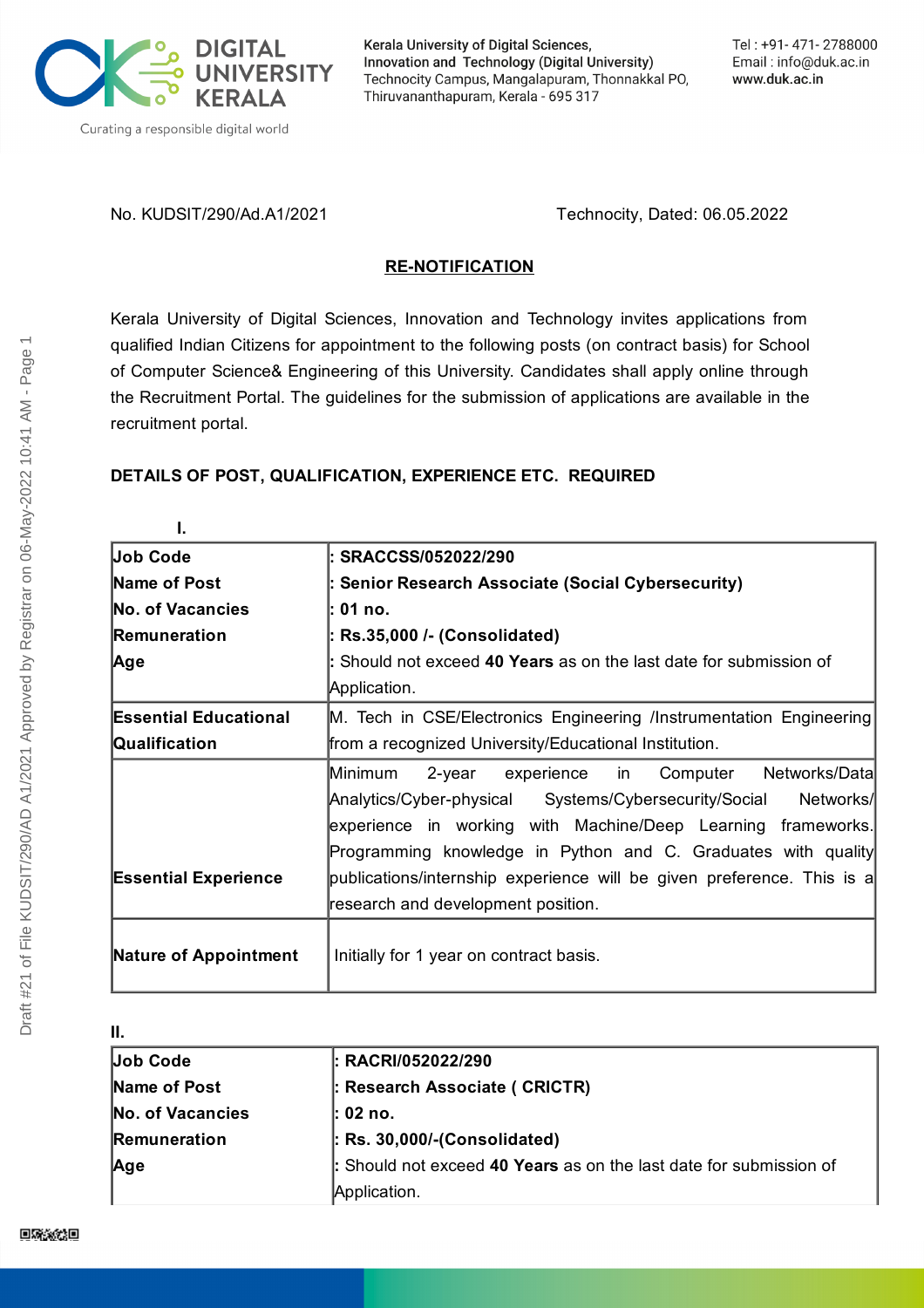| <b>Essential Educational</b> | M. Tech in CSE/Electronics Engineering /Instrumentation Engineering    |
|------------------------------|------------------------------------------------------------------------|
| <b>Qualification</b>         | from a recognized University/Educational Institution.                  |
|                              | M. Tech graduates with proven knowledge of Sensor Networks/Internet    |
|                              | Things/Cyber Physical Systems (CPS)/Cybersecurity/Social<br>lof        |
|                              | Networks. Candidates with M . Tech and quality publications/internship |
| <b>Essential Experience</b>  | experience will be given preference.                                   |
|                              | This is a research and development position.                           |
| Nature of Appointment        | Initially for 1 year on contract basis.                                |

# **Age relaxation for submission of application:**

5 years for candidates belonging to SC/ ST and 3 years for OBC candidates.

#### **Mode of Selection:**

The selection will be based on an interview.

# **General Instructions:**

- I. Scanned copy of the documents to prove age, qualifications, experience, etc. should be uploaded along with online application and originals to be produced as and when called for. **Applications without attaching the above documents shall be summarily rejected.** No further chance will be given for submitting the same.
- II. Candidates, who are in the service of the Government of India or any of the State Governments, etc. while applying, should obtain a No Objection Certificate from their Head of Office or Department and keep it with them. If candidates fail to produce the No Objection Certificate as and when called for, his/her candidature will stand canceled.
- III. Candidates should ensure that the particulars furnished by him/her are correct in all respects. **Anything not specifically claimed in the application against the appropriate field will not be considered at a later stage. No deviation whatsoever from the filled in data will be entertained.** In case it is detected at any stage of the recruitment that a candidate does not fulfill the eligibility norms and /or that he/she furnished any incorrect/false information or has suppressed any material fact, his/her candidature will stand cancelled. If suppression of material facts or furnishing of any incorrect/false information is detected even after appointment, his/her service is liable to be terminated.
- IV. Applications submitted without fulfilling the eligibility and other norms mentioned in this Notification as well as the instructions published in the Recruitment Portal of the University will be summarily rejected.
- V. In case any discrepancy / ambiguity in the process of selection , the decision of the University shall be final and binding.